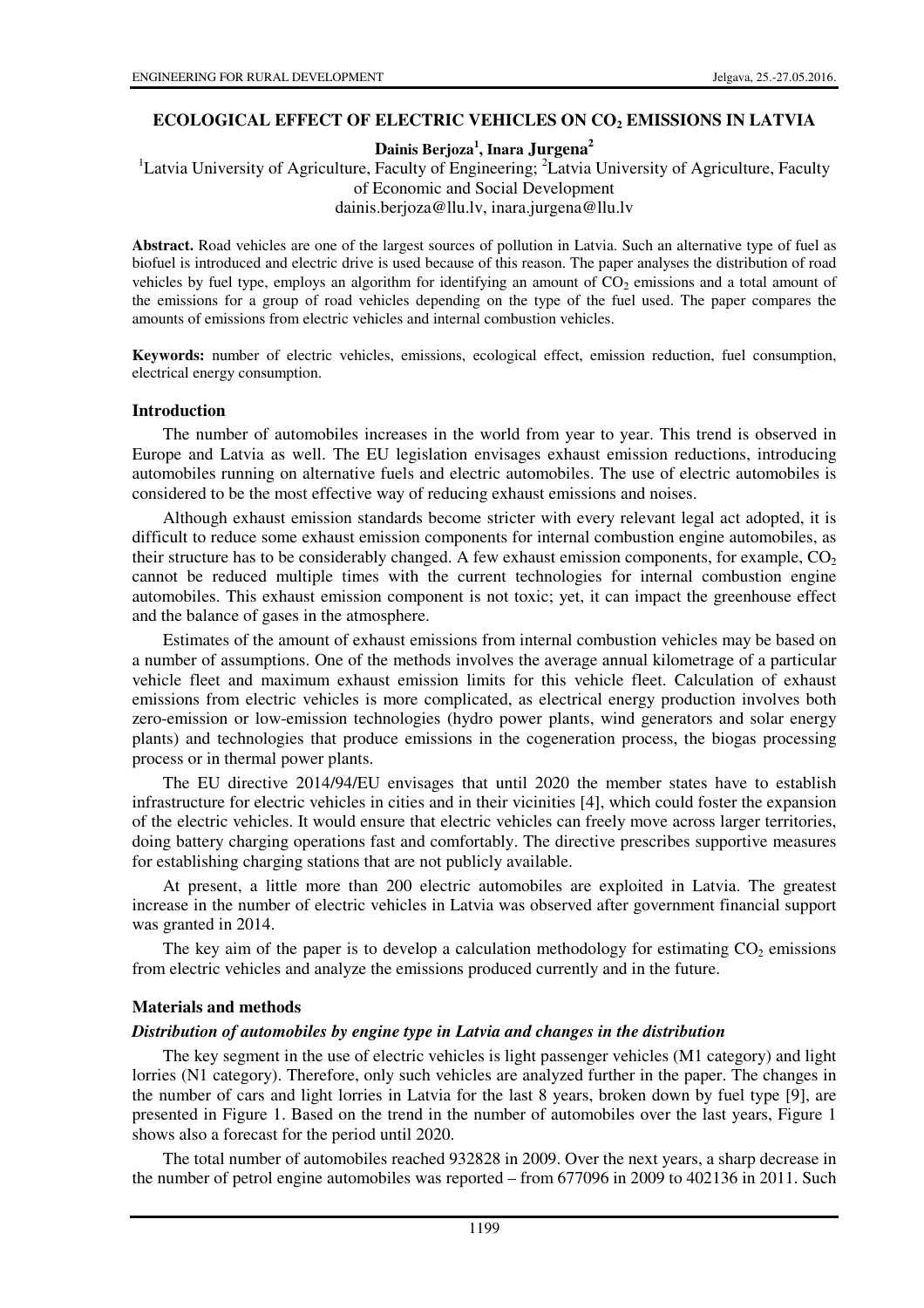a decrease in the number of petrol engine automobiles may be explained by the fact that Soviet-period vehicles, which were not exploited for a number of years, were excluded from the register. During the next years, the total number of petrol engine automobiles decreased, whereas that of diesel engine automobiles increased. In 2015, the total number of diesel engine automobiles was greater by 5488 units than that of petrol engine automobiles, while in 2016 this difference increased to 38240. A steady increase was observed for the number of automobiles running on gas (LPG) – from 28919 automobiles in 2009 to 57083 in 2016. Such an increase in the number of diesel and LPG engine automobiles indicates the tendency of auto drivers to use economical automobiles with lower fuel costs.



Fig. 1. **Changes in the distribution of cars and light lorries by engine type** 

In Latvia, the use of electric automobiles began with two electric cars Fiat Fiorino purchased by the enterprise Latvenergo in 2012. Until 2014, the number of electric automobiles rose insignificantly and reached 17 units. In 2015, the number of electric automobiles increased twelve times, totalling 194. Such a trend could be observed owing to governmental financial assistance for purchase of electric automobiles. The changes in the number of electric automobiles [9] are presented in Figure 2.



Fig. 2. **Changes in and forecasts of the number of electric vehicles in Latvia** 

Figure 2 also shows a forecast for an increase in the number of electric automobiles, according to it, their number might exceed 1000 in 2020. However, such an increase most likely is possible in case the government financially supports the purchase of electric automobiles, as within a year from 2015 to 2016 their number rose by only 24. Part of these electric automobiles was purchased owing to the government support.

# *Algorithm for calculating ecological effect*

According to the European Automobile Manufacturer Association (EAMA), the average age of cars in Europe in 2014 slightly exceeded 9.6 years. In 2016 in Latvia, the average age of automobiles,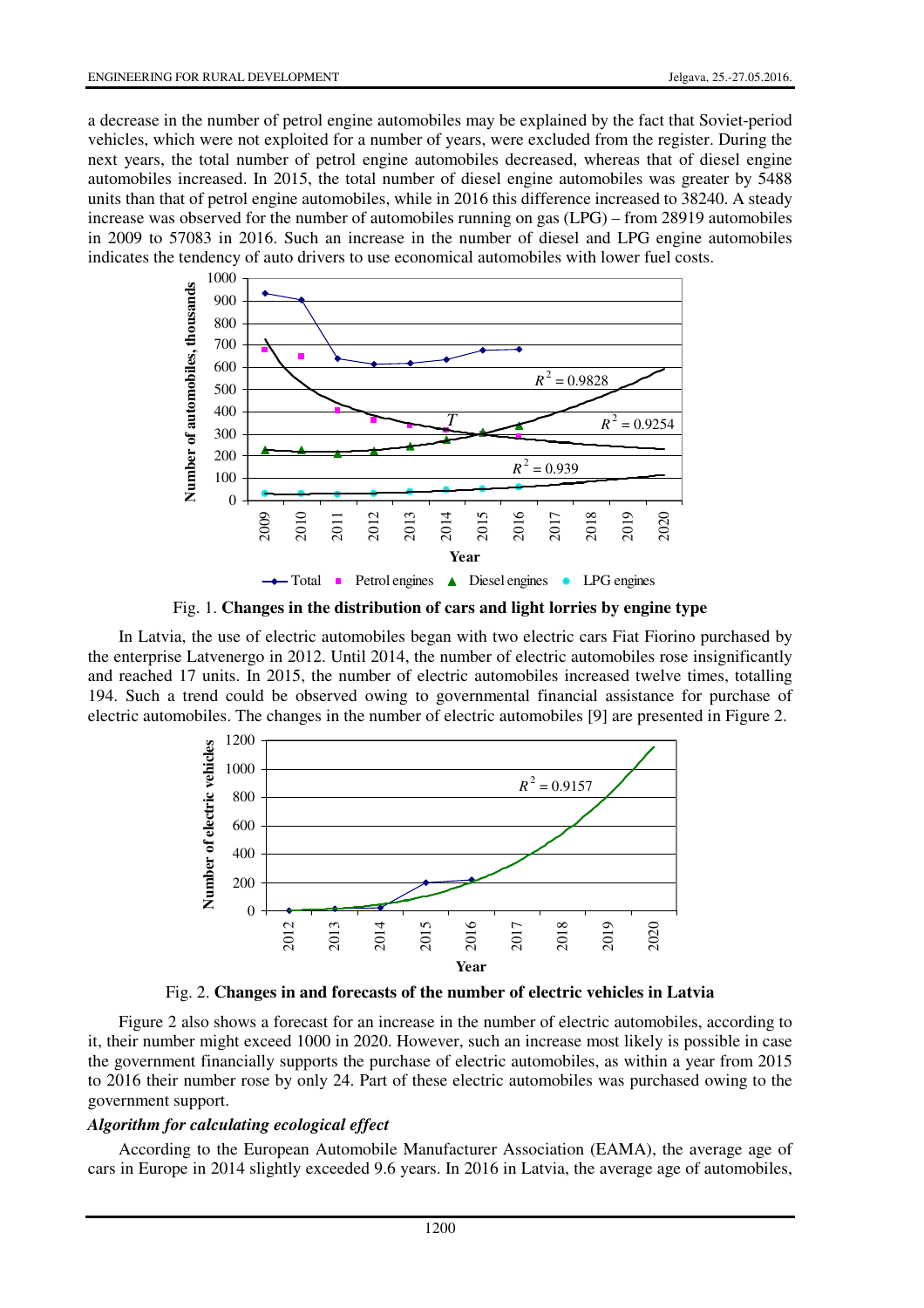according to the Road Traffic Safety Directorate (RTSD), was 14.2 years [11]. Besides, like in Europe, the average age of cars in Latvia increases as well.

Relevant exhaust emission standards that were in force at the moment of manufacture of automobiles that are now 14 years old may be used to calculate the amount of emissions from internal combustion engine automobiles. It means that the standards being in force in 2002 have to be taken into consideration. This year, the Euro 3 standard is effective for new automobiles [3; 7; 8].

The regulation 443/2009 sets the average  $CO_2$  emission limit for cars at 130 g·km<sup>-1</sup>. Automobiles that exceed this limit have to pay an extra tax for every  $CO_2$  gram above the set limit [5]. It is envisaged to adopt even stricter limits on CO<sub>2</sub> emissions in 2021, reducing the CO<sub>2</sub> level to 95 g·km<sup>-1</sup> [5]. The  $CO<sub>2</sub>$  emission component correlates strongly with the average consumption of fuel.

One of the methods of calculating  $CO<sub>2</sub>$  emissions is based on the quantity of fuel sold in a country or a region. The key imperfection of the method is its low accuracy, as it is not clear what kinds of vehicles have consumed the fuel sold in the country. This method may be employed to estimate the total amount of emissions. Petrol is a fuel used for various cars, small garden and forest machinery, a few kinds of lorries as well as motorboats. However, diesel fuel is used for cars, lorries and tractors. Therefore, the method of calculating  $CO<sub>2</sub>$  emissions, which is based on the quantity of fuel sold, may not be used for analyses of a particular group of vehicles.

The air pollutant emission inventory guidebook provides data on the mass of  $CO<sub>2</sub>$  per kg of fuel burnt [6]. However, it is difficult to find a methodology for calculating this value. Besides, the values given for the average fuel combustion technology in internal combustion engines for vehicles exploited in Latvia could differ from the values given in the literature owing to the old vehicle fleet.

To analyse the exhaust emissions from the automobile fleet of Latvia, the authors of the paper have already developed a method for calculating the following toxic components: CO, CH+NO, THC,  $NO<sub>x</sub>$  and PM components [1; 2]. However, the previous calculations involved too high proportion of electric automobiles and no  $CO<sub>2</sub>$  emissions were estimated. An algorithm for estimating  $CO<sub>2</sub>$ emissions will be analysed in the algorithm suggested by the authors.

To estimate the amount of exhaust emissions from the automobile fleet of Latvia, it is assumed that the average kilometrage of automobiles was 20000 km in 2016. The amount of  $CO<sub>2</sub>$  emissions was calculated excluding large engine capacity vehicles, the proportion of which is insignificant. The kilometrage of the entire fleet of the analysed internal combustion automobiles may be calculated by the equation:

$$
L_{ICE} = A_{ICE} l_g, \text{(km)}\tag{1}
$$

where  $A_{ICE}$  – number of internal combustion engine vehicles in the *n*-th group;  $l<sub>g</sub>$  – respective average kilometrage for the group of internal combustion engine vehicles a year, km.

The specific values for the  $CO<sub>2</sub>$  component for respective automobile groups are not given; therefore, the calculations were performed dividing automobiles into groups with an engine capacity increment of 0.4 litres. The analysis employed the RTSD data on the average  $CO<sub>2</sub>$  emissions from automobiles with diesel and petrol engines for 2002 and 2006, obtaining the average amounts of emissions for each group [10]. The data are summarised in Figure 3.

The  $CO<sub>2</sub>$  calculations give average amounts of emissions for various engine capacity groups and take into account all the groups. However, given the proportion of automobiles with an engine capacity of more than 2.8 l is low in Latvia, average  $CO<sub>2</sub>$  emission amounts will be used in further calculations, excluding the mentioned automobile category. The amount of  $CO<sub>2</sub>$  emissions from internal combustion automobiles is calculated by the following equation:

$$
m_{CO_2} = L_{ICE} M_{Av-CO_2} = A_{ICE} l_g M_{Av-CO_2} 10^{-6}, \, t, \tag{2}
$$

where  $M_{Av\text{-}CO2}$  – average CO<sub>2</sub> emissions for the group of vehicles running on a particular fuel,  $g \cdot km^{-1}$ .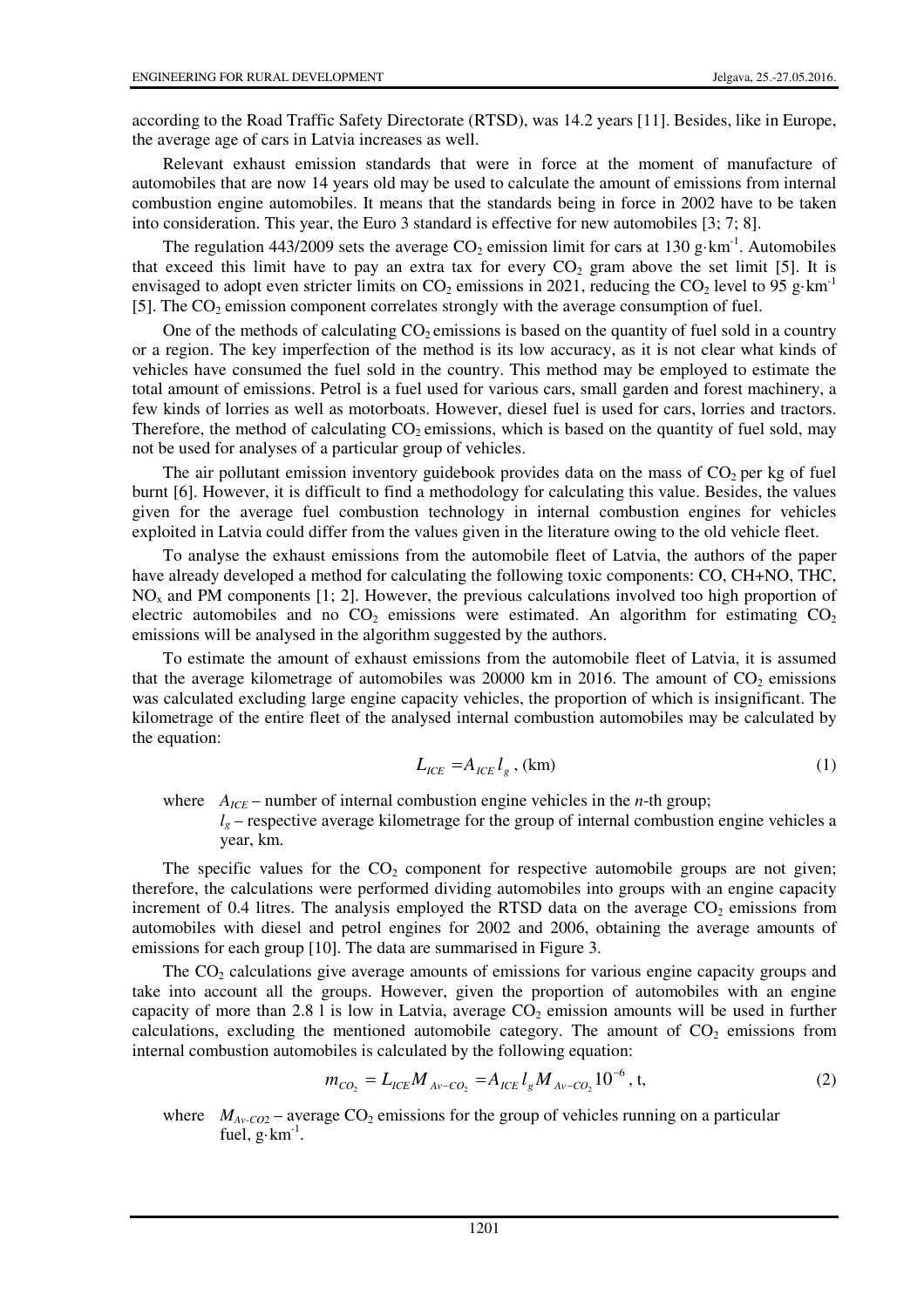

**Engine capacity, l**



Indirect emissions from electric automobiles may be also estimated, which depend on the specifics of production of electrical energy in a country. The average annual kilometrage of electric automobiles, using the current technologies, is smaller than that of internal combustion automobiles. A transitional factor, which ranges within  $k_{LEV}=0.6-0.8$ , is employed to specify the kilometrage. With the charging infrastructure establishing and battery technologies developing, this factor may increase. Given equation 1, the annual kilometrage of the fleet of electric automobiles is calculated by the following equation:

$$
L_{EV} = A_{ICE} l_g k_{l-EV}, \text{km},\tag{3}
$$

where  $k_{LEV}$  – transitional factor for the kilometrage of electric automobiles.

The amount of electrical energy needed for an electric automobile to cover a distance of 1 km is calculated by the following equation:

$$
E_{1km} = \frac{E_{CH}}{l_R}, \text{kWh} \cdot (1 \text{ km})^{-1}, \tag{4}
$$

where  $E_{CH}$  – amount of electrical energy needed to fully charge the battery of an electric automobile kWh;

 $l_R$  – kilometrage of the electric automobile per full battery charge, km.

Given equations 3 and 4, the indirect amount of  $CO<sub>2</sub>$  emissions for the annual kilometrage of an automobile group may be calculated as follows:

$$
m_{EV-n} = L_{EV} E_{1km} M_{El-n},
$$
\n(5)

where  $M_{El-n}$  – emissions for the *n*-th component of electrical energy production, g·(kWh)<sup>-1</sup>.

#### **Results and discussion**

Employing the developed algorithm, the amounts of  $CO<sub>2</sub>$  exhaust emissions are calculated for diesel engine cars, petrol engine automobiles and electric automobiles for 2016 as well as for the forecasted number of automobiles for 2020. For internal combustion automobiles, the calculations used the average amounts of  $CO<sub>2</sub>$  emissions.

The forecast of the number of automobiles by type of fuel used for 2020 employed the data of Figures 1 and 2; however, some corrections were made for the total numbers of diesel and petrol engine automobiles, so that the trend of increase in the total number of automobiles fits the real changes over the last four years. It is also forecasted that the annual kilometrage of internal combustion automobiles will increase by 2000 km in 2020. The kilometrage factor for electric automobiles for 2016 is assumed to be equal to 0.7, while for 2020 it is 0.8, which may be explained by the establishment of the charging infrastructure.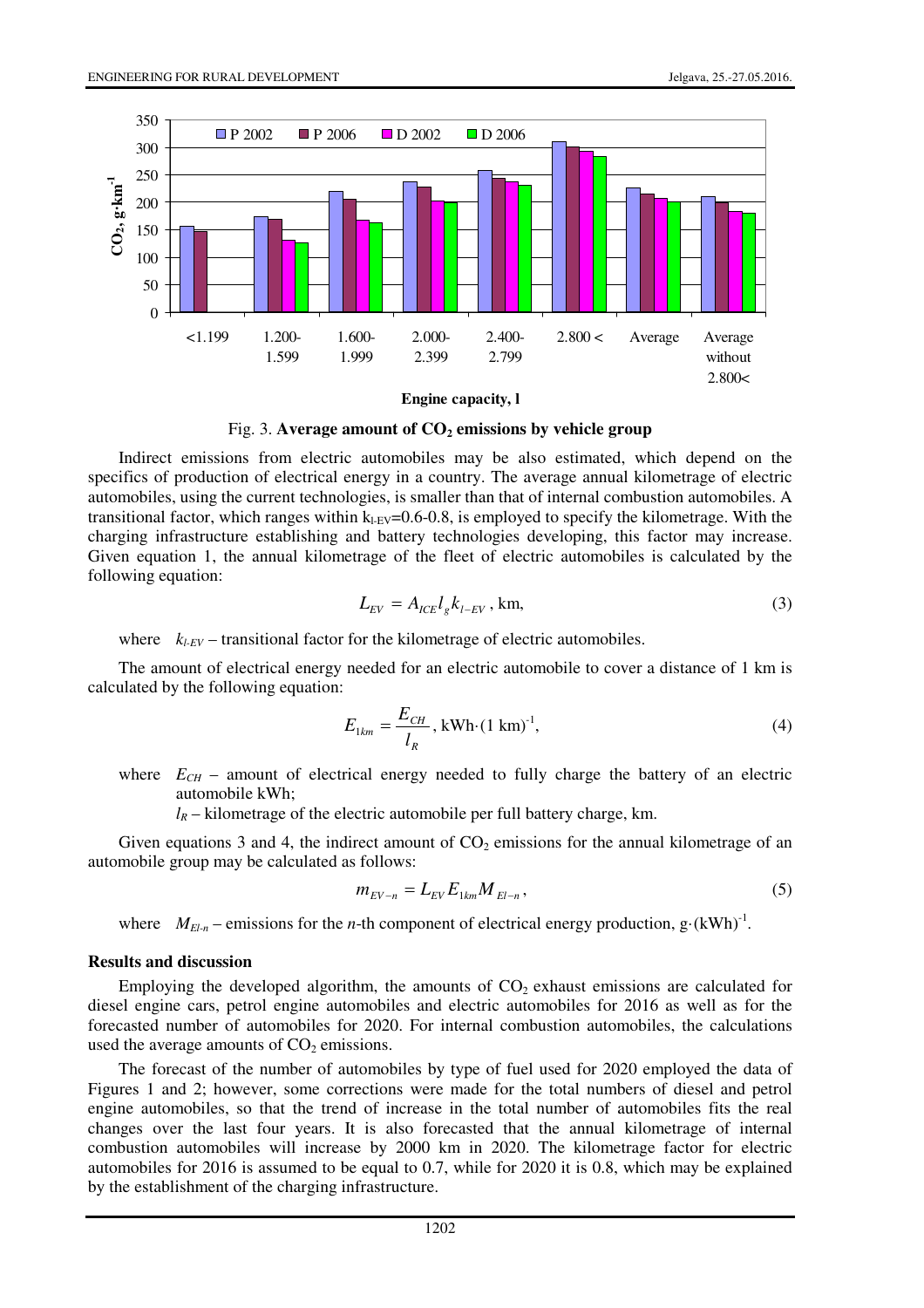For electric automobiles, the calculations used the average amount of  $CO<sub>2</sub>$  emissions from electrical energy production in Latvia in 2016, which was estimated at 115 g $\cdot$ (kWh)<sup>-1</sup>. Since electrical energy production tends to exploit renewable sources, it is forecasted that the amount of  $CO<sub>2</sub>$ emissions should decrease to 113 CO<sub>2</sub> g·(kWh)<sup>-1</sup>. The kilometrage of electric automobiles per full charge in winter and in summer are different; therefore, the calculations used the average kilometrage of electric automobiles, 120 km per full charge. The average electric energy consumed per charge was assumed to be 20 kWh.

The contribution of electric automobiles to the  $CO<sub>2</sub>$  emission balance is very insignificant, and, for example, in 2020 it is more than 4155 times smaller than that of diesel engine automobiles. Such a trend can be observed both owing to the insignificant indirect emissions from electric automobiles and owing to the small total number of the electric automobiles.





a – average amount of  $CO_2$  emissions, g·km<sup>-1</sup>, depending on the type of fuel used;

b – kilometrage of cars in Latvia, km, depending on the type of fuel used

The amount of  $CO_2$  emissions, g·km<sup>-1</sup>, and the amount of indirect  $CO_2$  emissions per km from electric automobiles are from 12 to 13.7 times smaller than those from internal combustion automobiles. The calculations do not include fuel consumption for warming up the cab of electric automobiles because such a technology is rarely used in modern electric automobiles. Compared with the proportion of internal combustion automobiles, the proportion of electric automobiles is very small; therefore, their total kilometrage in 2016 was 4468 times smaller. In 2020, the situation should slightly improve; yet, the total kilometrage of electric automobiles is 833 times smaller than that of internal combustion automobiles.

The total amounts of  $CO<sub>2</sub>$  emissions for all the analysed automobile groups are summarised in Fig. 5.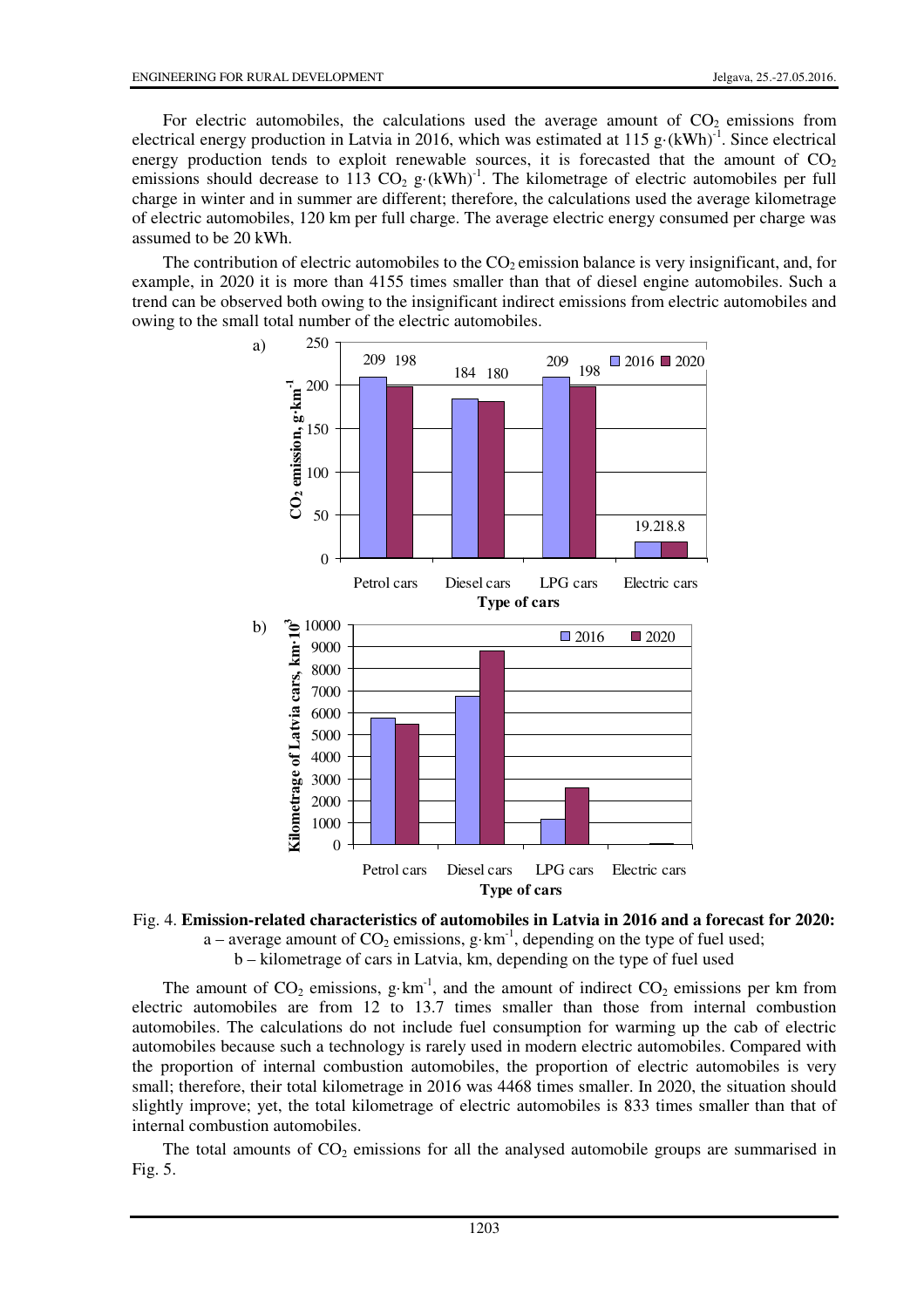

Fig. 5. **Total CO2 amount, t a year, depending on the type of fuel used** 

Due to an increase in the total number of diesel engine automobiles, their  $CO<sub>2</sub>$  emissions are greater and reached 1241827 t in 2016, while in 2020 the emissions are estimated at 1584000 t. The amount of indirect  $CO_2$  emissions from electric automobiles are insignificant – 58 t in 2016 and 381 t in 2020. Even though the indirect emissions are small, they have to be taken into account if examining the entire fleet of automobiles.

## **Conclusions**

- 1. In the period of analysis, the number of petrol engine automobiles has tended to decrease since 2009, whereas the number of diesel engine automobiles has gradually increased. In 2015, the number of diesel engine automobiles exceeded that of petrol engine automobiles by 5488, while in 2016 by as many as 38240.
- 2. Since 2009, a steady increase has been observed for the number of LPG automobiles. The numbers of diesel and petrol engine automobiles indicate the tendency to choose automobiles incurring lower fuel costs. Such a trend is positive for introduction of electric automobiles, as the general principle – the use of cheaper energy – remains if exploiting the electric automobiles.
- 3. A forecast of an increase in the number of electric automobiles for 2020 has to take into account the fact that government support is necessary due to the high costs of the electric automobiles that are considerably higher than those of internal combustion automobiles of the same class.
- 4. As the structure of automobiles develops,  $CO<sub>2</sub>$  emissions from each internal combustion automobile group analysed tend to decline, which indicates the use of more efficient and economical engines.
- 5. An algorithm for calculating  $CO<sub>2</sub>$  emissions from various internal combustion automobiles and electric automobiles was designed and approbated.
- 6. The amount of indirect CO<sub>2</sub> emissions from electric automobiles, g·km<sup>-1</sup>, is from 12 to 13.7 times smaller than that from internal combustion automobiles. This amount may greatly vary depending on the amounts of electric energy produced at hydro, wind and solar power plants in a country.
- 7. Over the next years in Latvia, the total kilometrage of the fleet of electric automobiles will be several hundreds of times smaller than that of internal combustion automobiles. The trend will improve if the number of electric automobiles considerably increases.
- 8. The total amount of  $CO<sub>2</sub>$  emissions from electric automobiles is small both due to the low proportion of electric automobiles in the total number of automobiles and due to the small amount of indirect  $CO<sub>2</sub>$  emissions from electrical energy production. If introducing electric automobiles intensively, it is possible to considerably reduce  $CO<sub>2</sub>$  emissions in the country, nearing the set limit of  $95 \text{ g} \cdot \text{km}^{-1}$ .
- 9. A considerable reduction in  $CO<sub>2</sub>$  emissions from the road transport sector may be achieved by replacing the existing internal combustion automobiles with at least 8-10 % electric automobiles instead of adding electric automobiles to the existing fleet of automobiles. It requires significant government support for the purchase and exploitation of electric automobiles.